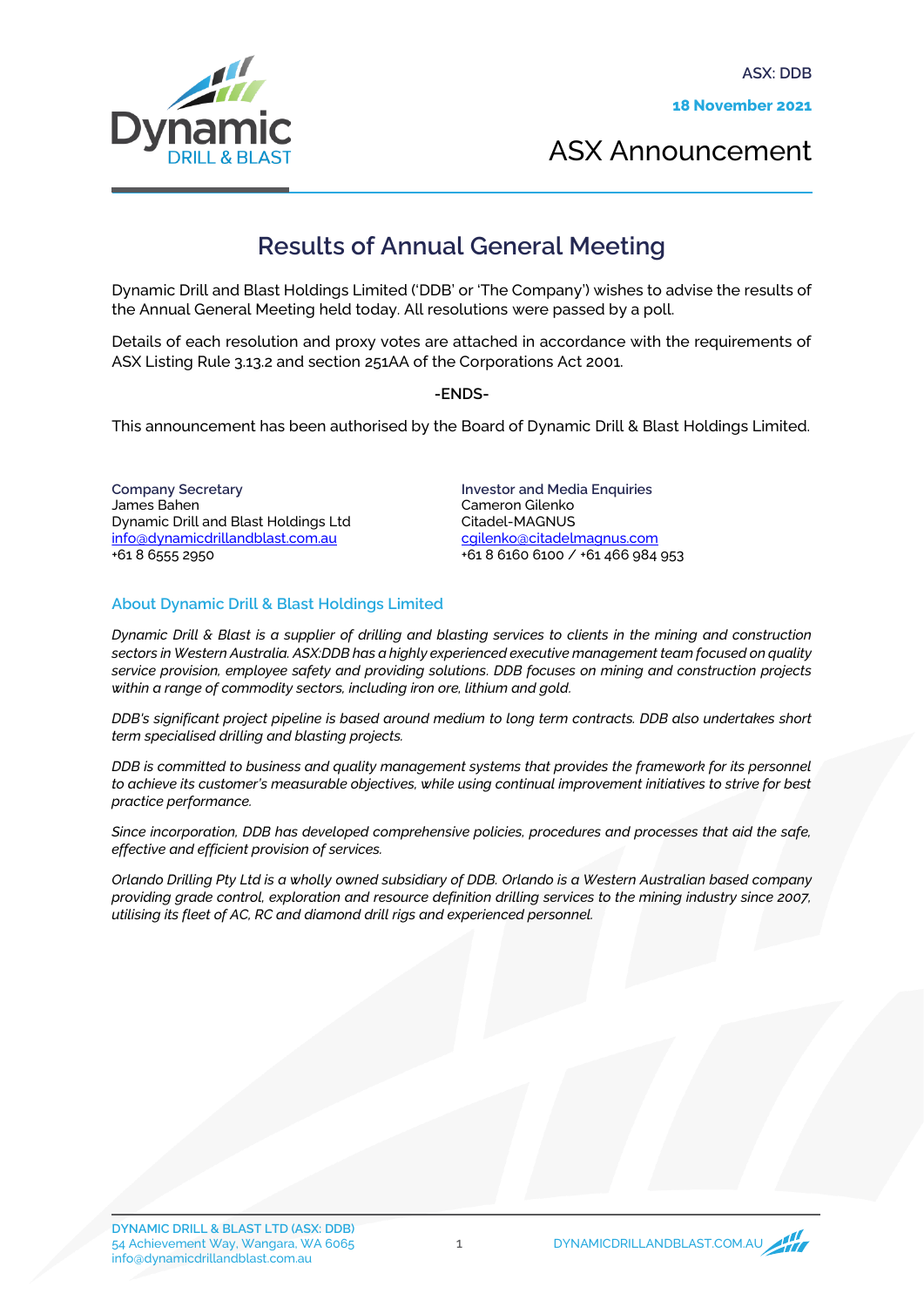## **Disclosure of Proxy Votes**

**Dynamic Drill and Blast Holdings Limited**

Annual General Meeting Thursday, 18 November 2021



In accordance with section 251AA of the Corporations Act 2001, the following information is provided in relation to resolutions put to members at the meeting.

|                                                                   |                                                   |                                                                                         | <b>Proxy Votes</b>    |                   |                | Poll Results (if applicable)        |                       |                  |                |
|-------------------------------------------------------------------|---------------------------------------------------|-----------------------------------------------------------------------------------------|-----------------------|-------------------|----------------|-------------------------------------|-----------------------|------------------|----------------|
| <b>Resolution</b>                                                 | Decided bu<br>Show of<br>Hands (S)<br>or Poll (P) | <b>Total Number</b><br>of Proxy Votes<br>exercisable by<br>proxies validly<br>appointed | <b>FOR</b>            | <b>AGAINST</b>    | <b>ABSTAIN</b> | <b>PROXY'S</b><br><b>DISCRETION</b> | <b>FOR</b>            | <b>AGAINST</b>   | <b>ABSTAIN</b> |
| 1 Remuneration Report                                             | P                                                 | 42,744,692                                                                              | 42,713,581<br>99.93%  | 31.111<br>0.07%   | $\Omega$       | $\mathsf{O}$<br>0.00%               | 43,066,914<br>99.93%  | 31,111<br>0.07%  | 0              |
| 2 Election of Director - Mr David<br>Kinnersley                   | P                                                 | 42,744,692                                                                              | 42,744,692<br>100.00% | 0<br>0.00%        | $\Omega$       | 0<br>0.00%                          | 71,014,691<br>100.00% | 0<br>0.00%       | $\Omega$       |
| 3 Election of Director - Mr Joel<br>Skipworth                     | P                                                 | 42,744,692                                                                              | 42,744,692<br>100.00% | $\Omega$<br>0.00% | $\Omega$       | $\Omega$<br>0.00%                   | 71,014,691<br>100.00% | 0<br>0.00%       | $\Omega$       |
| 4 Approval of 10% Placement Facility                              | P                                                 | 42,744,692                                                                              | 42,543,734<br>99.53%  | 200,958<br>0.47%  | $\Omega$       | $\Omega$<br>0.00%                   | 82,063,733<br>99.76%  | 200,958<br>0.24% | 0              |
| 5 Approval of change of Company<br>name                           | P                                                 | 42,713,581                                                                              | 42,713,581<br>100.00% | 0<br>0.00%        | 31,111         | $\Omega$<br>0.00%                   | 82,233,580<br>100.00% | 0<br>0.00%       | 31,111         |
| 6a Approval to issue Options to<br>Director - Mr Mark Davis       | P                                                 | 42.744.692                                                                              | 42,713,581<br>99.93%  | 31,111<br>0.07%   | $\Omega$       | $\Omega$<br>0.00%                   | 73,900,247<br>99.96%  | 31,111<br>0.04%  | 0              |
| 6b Approval to issue Options to<br>Director - Mr Matthew Freedman | P                                                 | 42.744.692                                                                              | 42,713,581<br>99.93%  | 31,111<br>0.07%   | $\circ$        | $\Omega$<br>0.00%                   | 73,900,247<br>99.96%  | 31,111<br>0.04%  | 0              |